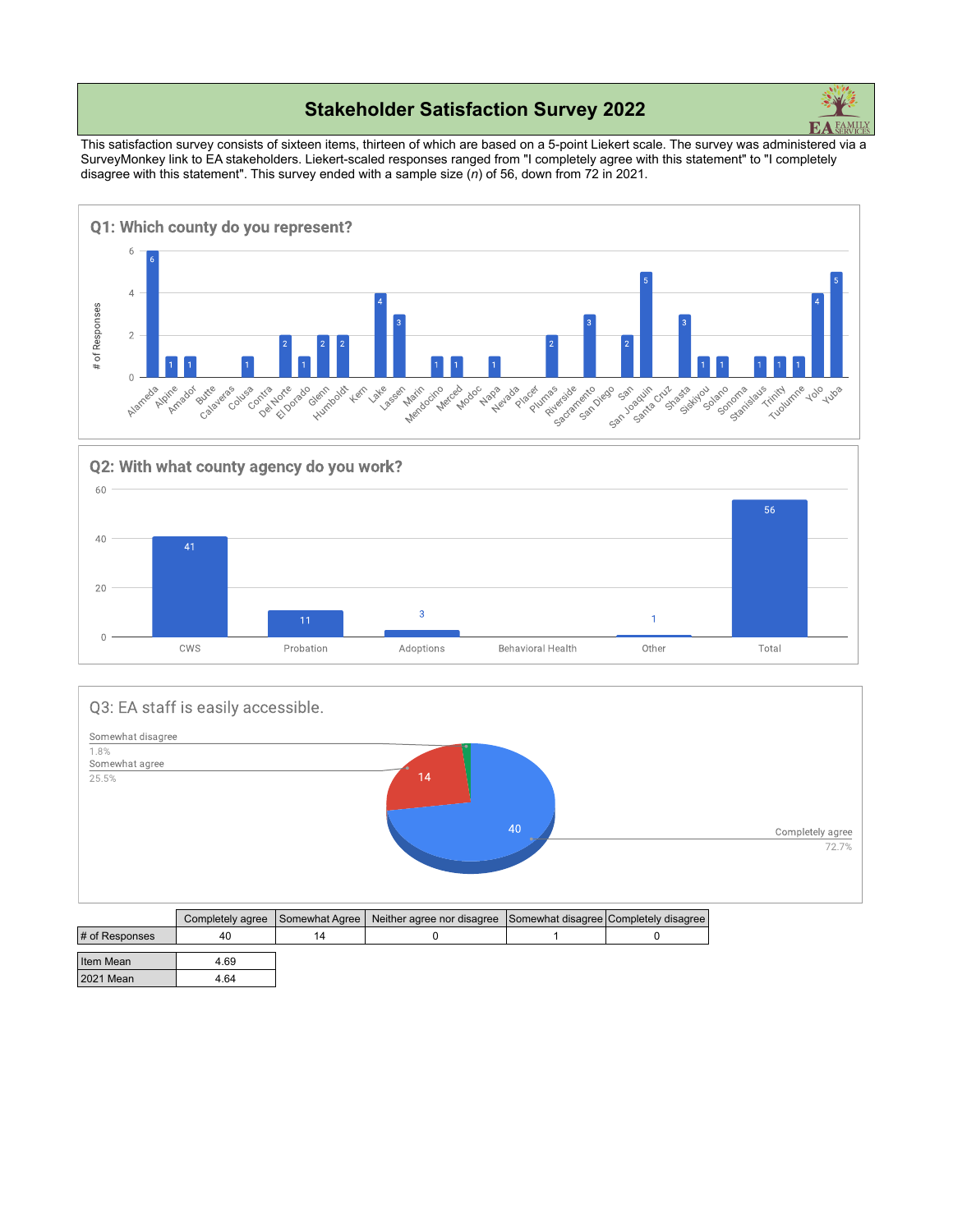

|                | __<br>. | $\overline{\phantom{0}}$<br>. | <u>.</u><br>. <u>.</u><br>__ | .<br>. <u>.</u> |
|----------------|---------|-------------------------------|------------------------------|-----------------|
| # of Responses |         | 14                            |                              |                 |
|                |         |                               |                              |                 |
| Item Mean      |         |                               |                              |                 |
| 2021 Mean      | 4.69    |                               |                              |                 |
|                |         |                               |                              |                 |

Q5: EA staff is courteous in their interactions with me or my agency.

2021 Mean 4.56



|                | Completely agree   Somewhat Agree | Neither agree nor disagree Somewhat disagree Completely disagree |  |
|----------------|-----------------------------------|------------------------------------------------------------------|--|
| # of Responses | 49                                |                                                                  |  |
| Item Mean      | 4.88                              |                                                                  |  |
| 2021 Mean      | 4.8                               |                                                                  |  |

|                         |                  |                | Q6: EA staff is knowledgeable in their interactions with me or my agency. |    |                                       |                  |
|-------------------------|------------------|----------------|---------------------------------------------------------------------------|----|---------------------------------------|------------------|
| Neither                 |                  |                |                                                                           |    |                                       |                  |
| 3.6%                    |                  |                |                                                                           |    |                                       |                  |
| Somewhat agree<br>32.7% |                  |                | 18                                                                        |    |                                       |                  |
|                         |                  |                |                                                                           | 35 |                                       | Completely agree |
|                         |                  |                |                                                                           |    |                                       | 63.6%            |
|                         | Completely agree | Somewhat Agree | Neither agree nor disagree                                                |    | Somewhat disagree Completely disagree |                  |
| # of Responses          | 35               | 18             | 2                                                                         | 0  | 0                                     |                  |
| Item Mean               | 4.6              |                |                                                                           |    |                                       |                  |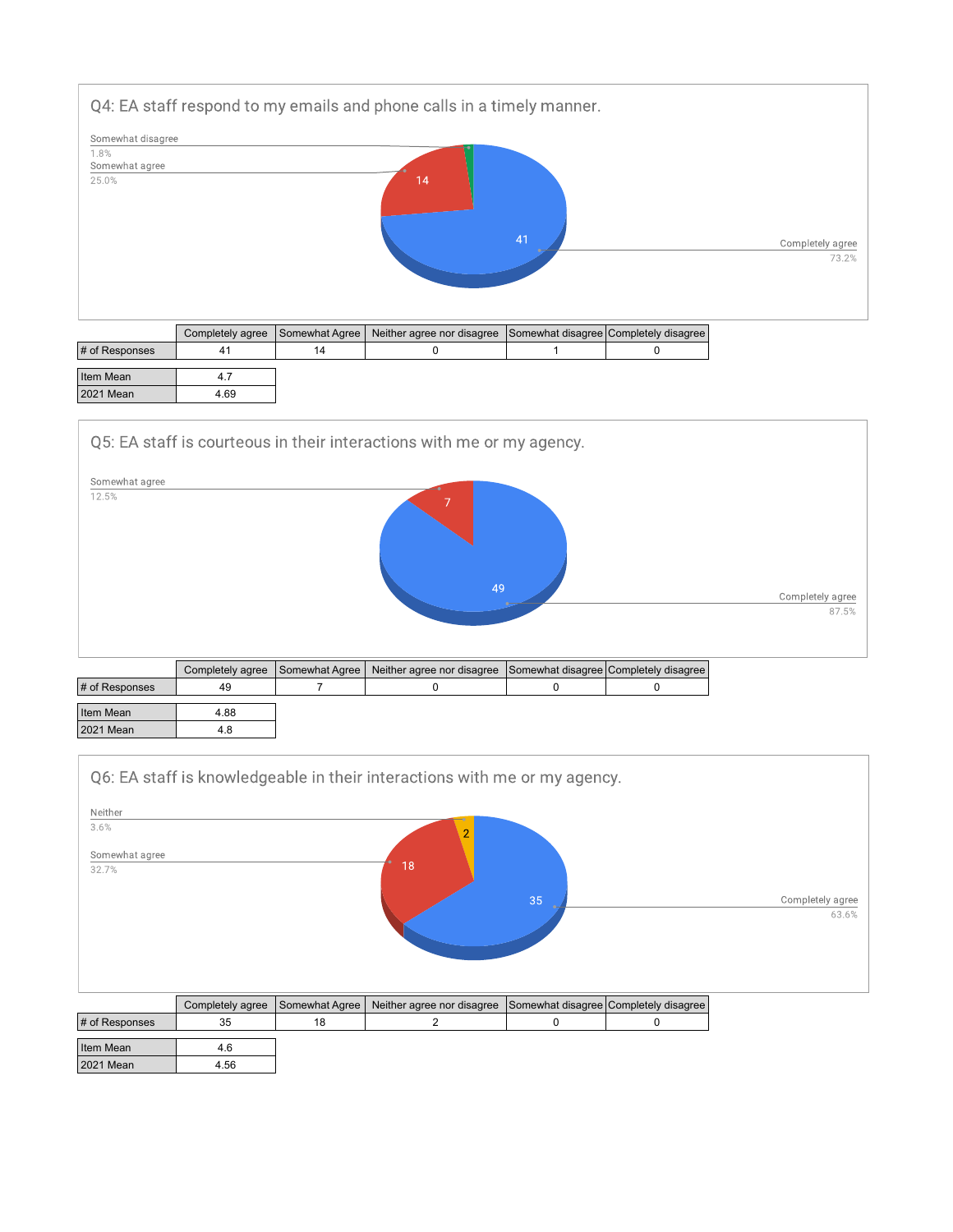

|                  |      | Completely agree Somewhat Agree Neither agree nor disagree Somewhat disagree Completely disagree |  |
|------------------|------|--------------------------------------------------------------------------------------------------|--|
| # of Responses   |      |                                                                                                  |  |
| Item Mean        | 3.9  |                                                                                                  |  |
| <b>2021 Mean</b> | 4.07 |                                                                                                  |  |



|                  | <b>Level of Quality</b> |      |                      |     |          |  |  |
|------------------|-------------------------|------|----------------------|-----|----------|--|--|
|                  | Very high               | High | Neither high nor low | Low | Very low |  |  |
| # of Responses   | 10                      | 30   | 11                   |     |          |  |  |
| Item Mean        | 3.85                    |      |                      |     |          |  |  |
| <b>2021 Mean</b> | 3.83                    |      |                      |     |          |  |  |

| Very dissatisfied<br>3.6% |    |                |    |                         |
|---------------------------|----|----------------|----|-------------------------|
| Somewhat dissatisfied     |    | $\overline{2}$ |    |                         |
| 3.6%                      |    | $\mathcal{D}$  |    |                         |
| Somewhat satisfied        |    |                |    |                         |
| 32.1%                     | 18 |                | 33 | Very satisfied<br>58.9% |
|                           |    |                |    |                         |
|                           |    |                |    |                         |

|                  | Very satisfied |    | Somewhat satisfied Neither satisfied nor dissatisfied Somewhat dissatisfied | Very dissatisfied |
|------------------|----------------|----|-----------------------------------------------------------------------------|-------------------|
| # of Responses   | 33             | 18 |                                                                             |                   |
| Item Mean        | 4.39           |    |                                                                             |                   |
| <b>2021 Mean</b> | 4.38           |    |                                                                             |                   |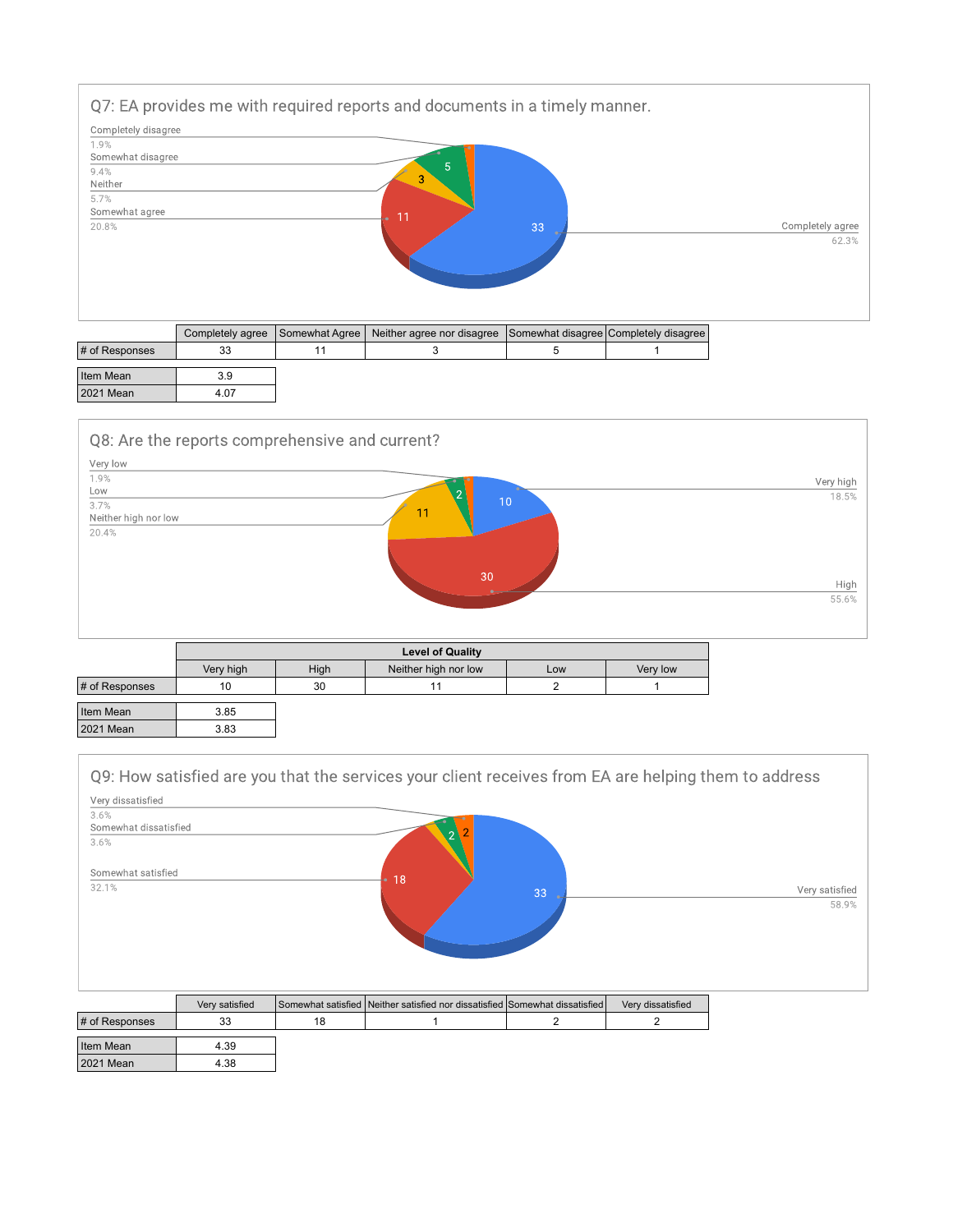

|                | <b>OUTINICIOLY UVICE</b> | $\sqrt{2}$ | <b>TVCRITCL QUICC TIOL GIOGGLOC</b> TOOLITCWHAT GIOGGLOC TOOLITCICITY GIOGGLOV |  |
|----------------|--------------------------|------------|--------------------------------------------------------------------------------|--|
| # of Responses |                          | つっ         |                                                                                |  |
|                |                          |            |                                                                                |  |
| Item Mean      | 4.42                     |            |                                                                                |  |
| 2021 Mean      | 4.33                     |            |                                                                                |  |
|                |                          |            |                                                                                |  |



| # of Responses | 38   | 14 |  |  |
|----------------|------|----|--|--|
| Item Mean      | 4.6  |    |  |  |
| 2021 Mean      | 4.56 |    |  |  |

|                         |                  |                | Q12: Clients' cultural concerns and preferences (race, spirituality, identity, etc.) are respected by EA. |    |                                       |                           |
|-------------------------|------------------|----------------|-----------------------------------------------------------------------------------------------------------|----|---------------------------------------|---------------------------|
| Neither<br>18.5%        |                  |                | 10                                                                                                        |    |                                       |                           |
| Somewhat agree<br>20.4% |                  |                | 11                                                                                                        | 33 |                                       | Completely agree<br>61.1% |
|                         | Completely agree | Somewhat Agree | Neither agree nor disagree                                                                                |    | Somewhat disagree Completely disagree |                           |
| # of Responses          | 33               | 11             | 10                                                                                                        | 0  | 0                                     |                           |
| Item Mean               | 4.43             |                |                                                                                                           |    |                                       |                           |

2021 Mean 4.39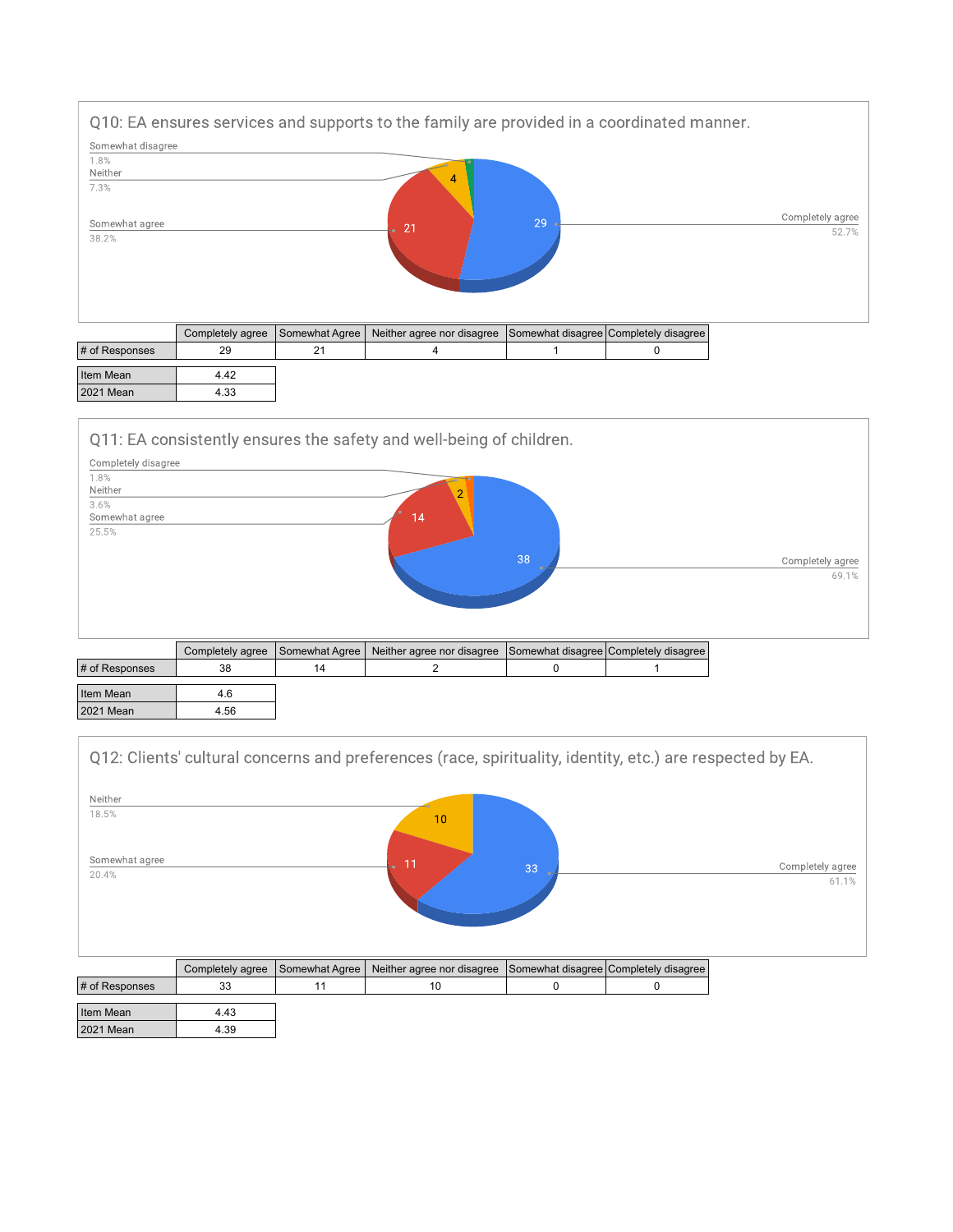

|                  |      |    | Completely agree   Somewhat Agree   INclurer agree for disagree   Somewhat disagree   Completely disagree |  |
|------------------|------|----|-----------------------------------------------------------------------------------------------------------|--|
| # of Responses   |      | 15 |                                                                                                           |  |
|                  |      |    |                                                                                                           |  |
| Item Mean        | 4.36 |    |                                                                                                           |  |
| <b>2021 Mean</b> | 4.54 |    |                                                                                                           |  |
|                  |      |    |                                                                                                           |  |

Q14: The EA emergency/on-call after hours system is effective and efficient.



| -83 |
|-----|
| 67  |
|     |



|                | Yes | N٥ |
|----------------|-----|----|
| 2022 Responses | 55  |    |
| 2021 Responses | 68  |    |